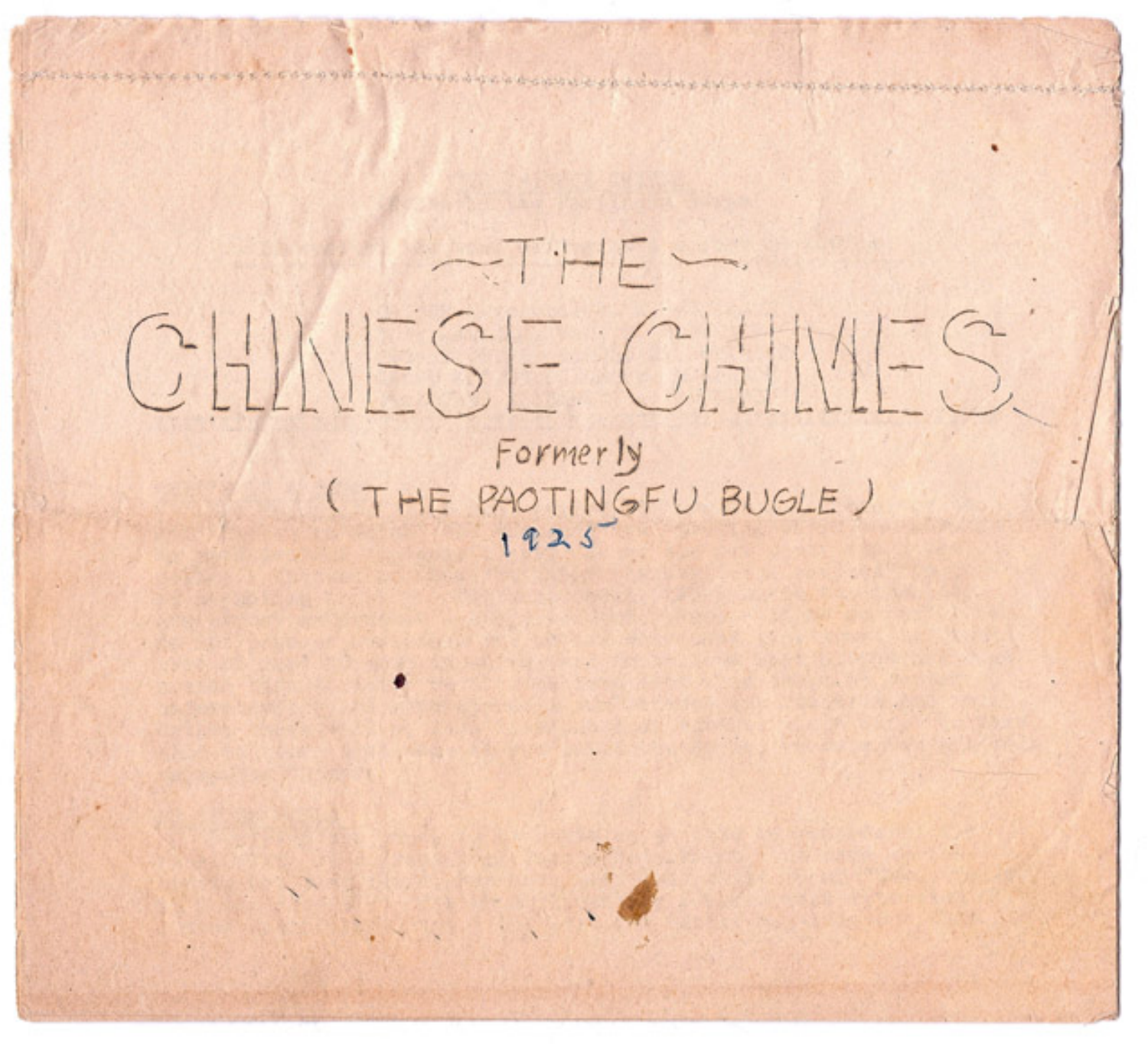THE CHINESE CHIMES Formerly (THE PAOTINGFU BUGLE) 1925

## THE CHINESE CHIMES. (Formerly the Paotingfu Bugle)

 Entered at the post office as a matter of course. ---------------------------------------------------

 EDITOR (Pretend) H. W. ROBINSON BUSY MANAGER, MARY S. ROBINSON CUB-REPORTER, HAROLD S. ROBINSON SPORT EDITOR, JAMES W. ROBINSON TREASURE, ELIZABETH A. ROBINSON XXXXXXXXXXXXXXXXXXXXXXXXXXXXXXXXXXXXXXXXXXXXXXXXXXXXXXXXXXXXXXXXXXXXX

## WHAT'S IN A NAME?

 The Paotingu Bugle has sounded its own taps. There are too many bugles in China, and too many are "tooting their own horns". We have decided it doesn't pay. Hence the new paper and a new policy. Instead of more "Bugling" the staff has adopted the purpose of promoting harmony. Confucius said, "When music and courtesy are better understood and appreciated, there will be no war". We do not pose as musicians but we are convinced that there is great need of more harmony in China, and we believe that Chimes are more needed than Bugles. We also believe that when there is better understanding and more appreciation between the Occident and the Orient there will be less likelihood of another world war. We were glad to learn that some of you liked the Bugle, we hope you all will enjoy the Chimes.

## NO CROSS WORDS.

 Desiring our paper to be quite up to date we considered the feasibility of a Cross-Word-Puzzle Department, but came to the conclusion that there have been more than a plenty of "Cross Words" in China recently. The uncomplimentary remarks that have been handed around here during the last few months convince one that Confucius was right in classifying courtesy as one of the great peace-makers. Christians and Anti-Christians, Students and Capitalists, Missionaries and Businessmen are some of the combinations that have been trying to outdo each other in "calling names". Fortunately, "word wars", which are very common in China, are less fatal than are wars in some other countries so most of the com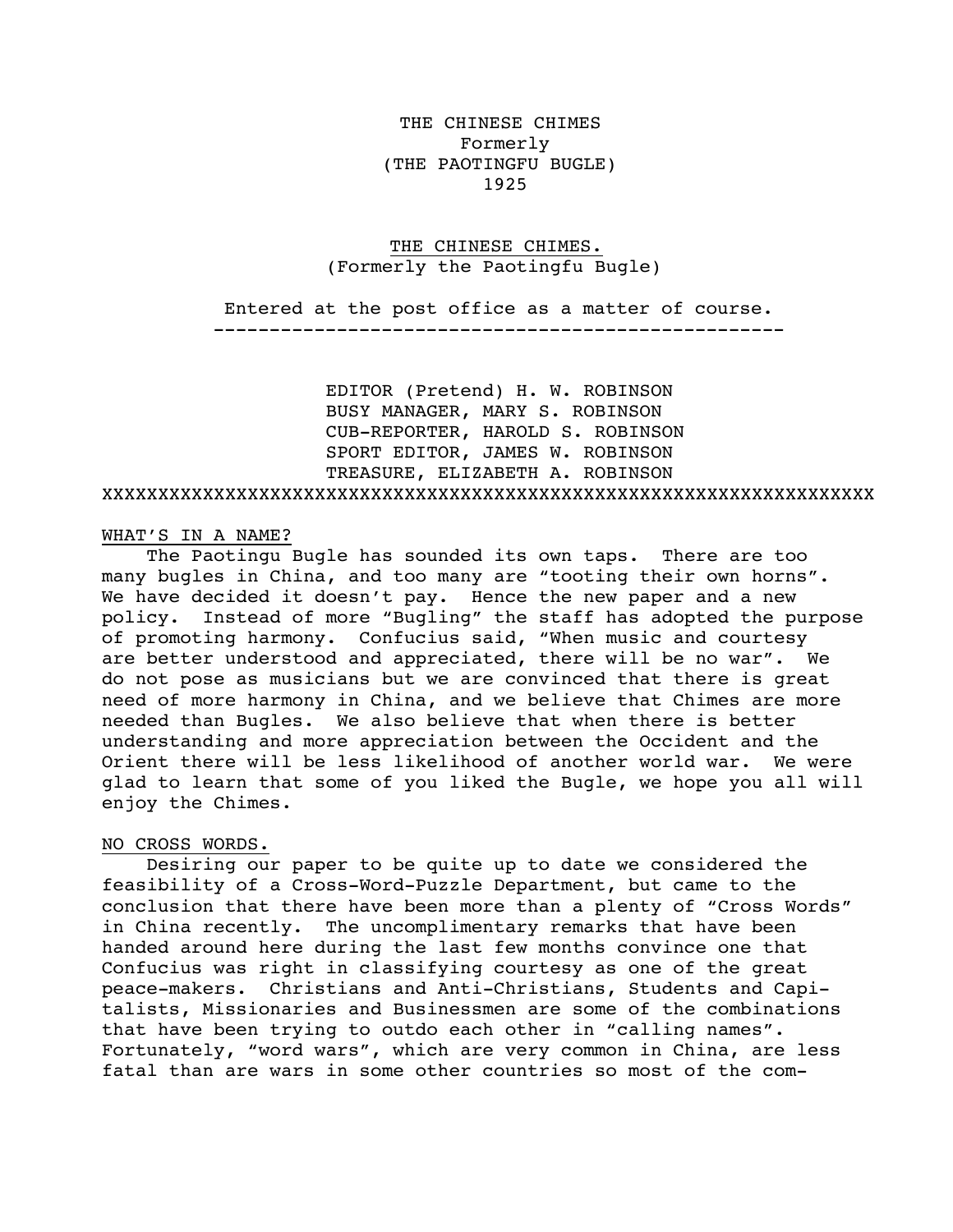batants are still alive. But how long young China will be content to limit her wars to this kind of a weapon we do not assume to know. We vote for fewer "Cross Words" and refrain from a Puzzle Department.

## WEATHERING THE STORM.

 The good ship "Missionary Enterprise in China" had just passed through a storm that tested her timbers to the limit. There were such creaks and groans and knocks and bumps that to some on board it seemed as if the end were near. While the "ship" seems to have been badly injured in some places, so that schools and hospitals are not opening this fall, we have not suffered in that respect. Of course the fact that we are Americans instead of British has made much difference in our work but we believe that our having Chinese in places of leadership more than some other missions has helped in keeping our part of the ship in control and free from grave danger. The ship may not be run just as we would prefer, but we are convinced it's course must be largely in the hands of Chinese if it is to weather the storms of the future.

## BATH TUBS OR MACHINE GUNS?

 When some good friends in the Central Congregational Church of Brooklyn gave us a Christmas present last year they probably never thought that by so doing they would cause the militarists of China to get after us but such was the case. We invested the Christmas present in a real American bath tub, and some other bath room equipment. It so happened that the articles arrived in Paotingfu just when anti-foreign feeling was at its height last June. Rumor was rife and any report was almost certain to be believed by some one. When a cart loaded down with heavy boxes and iron pipe was seen coming into our compound, Dame Rumor reported that we were bringing in machine guns. Immediately an army officer was sent to investigate, but all he could find was our bathroom furniture. We are not sure that he ever saw an American bath tub before for so far as we know this is the first one to be installed in the South Suburb of Paotingfu, but at any rate he was convinced that it wasn't a machine gun.

 We are inclined to think that this country would be much better off if a good share of the money that now goes for machine guns and such collateral could be spent for bath tubs and the like. Our bath tub has certainly been a great addition to our home and altho we may be branded as capitalists for possessing such a "luxury" we wouldn't exchange it for the best machine gun that can be found in China.

#### THE STUDENT SITUATION IN PAOTINGFU.

One of the things that surprised us when we returned to our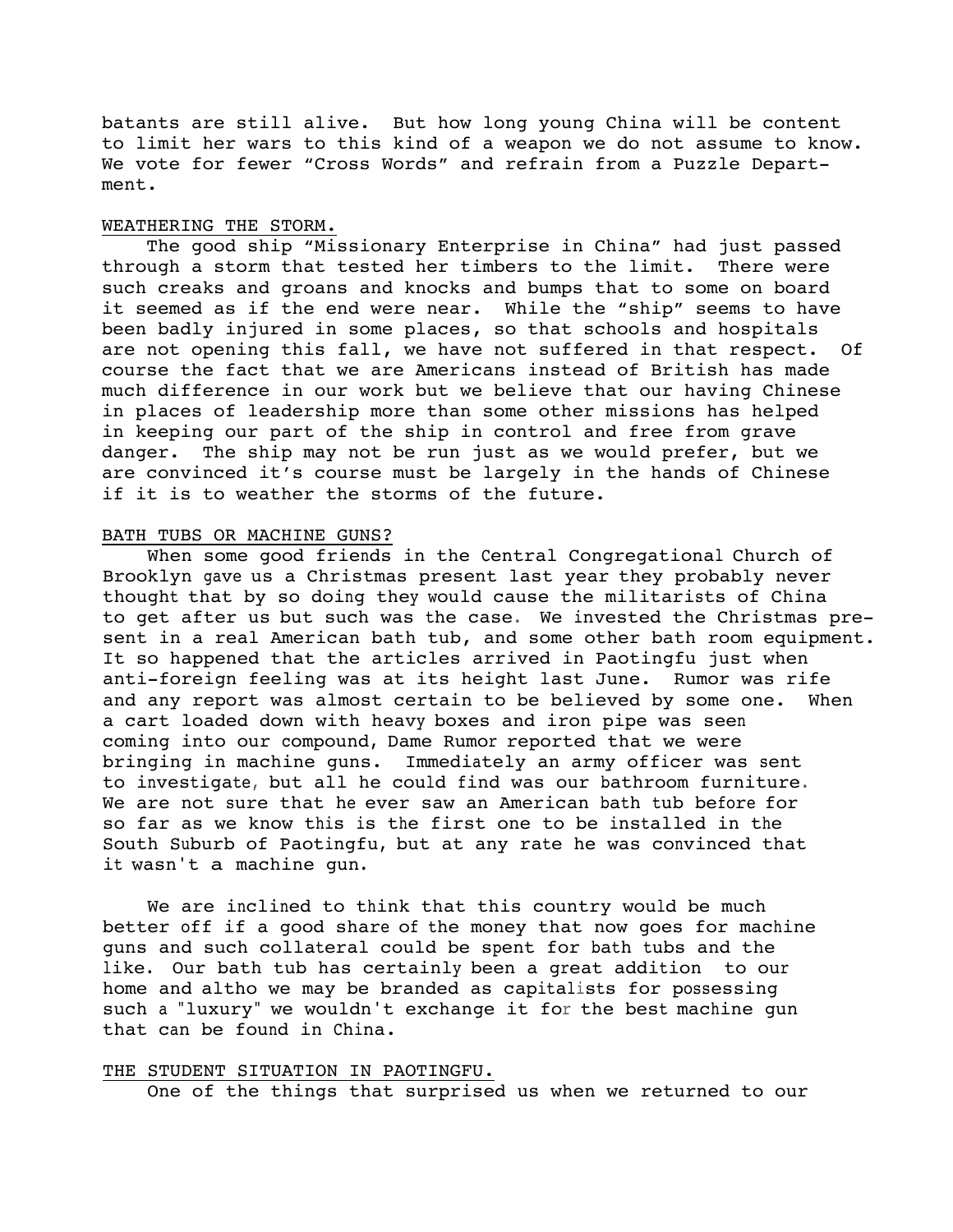station last March was the way schools had progressed while we were away. In spite of war, flood and chaos during our absence two new middle schools had been opened and the number of students in the old schools had greatly increased. Altho the University was without a president for several months last year the teachers organized an Executive Committee among themselves and carried on without salaries till a new president was appointed and financial aid was secured. This year another new middle school has been established in the city.

 All the schools were disturbed last spring by the Patriotic Movement but the speech making and demonstrations were conducted in an orderly manner and most of the schools were able to complete the year's work. The Student Union has had its representatives in the city all summer holding meetings, raising money for the Shanghai strikers and pushing a boycott on British goods but unless something unforseen takes place we expect the present year to be a profitable and peaceful one.

## A SUMMER IN A CEMETERY.

 While a cemetery may not sound like a desirable place to spend a summer, we have just had a very pleasant vacation in the Western Tombs Reserve where are interred some of Chinese most famous Emperors. To be sure it is a large tract so we were several miles from the Tombs and while they are down on the plains, we were about 2000 feet above sea level.

 Because of the sacredness of the place, at first we could neither purchase nor rent land. It was loaned to us. Later Gen. Feng Yu Hsiang rented a hilltop for us and we have been paying the rent in his name. At present the government desires to sell the land so we do not know how long our lease will hold good.

 While the other hills are denuded of trees we have a young forest growing up around us composed of maple, oak, beech, basswood and many other varieties, the names of which we do not know. Beautiful wild flowers bloom throughout the summer, and in their season wild plums, grapes and raspberries are available for delicious jams, jellies and juices.

 The broad plain which stretches away to the East and South with the numerous ranges and ridges of mountains to the North and West make our little Hilltop the most beautiful place we have seen in China. (We ought add, however, that we have not traveled very extensively in this great land). The clear mountain streams provide fine bathing pools and in the nearby mountains there are places of interest for those of us who like to hike.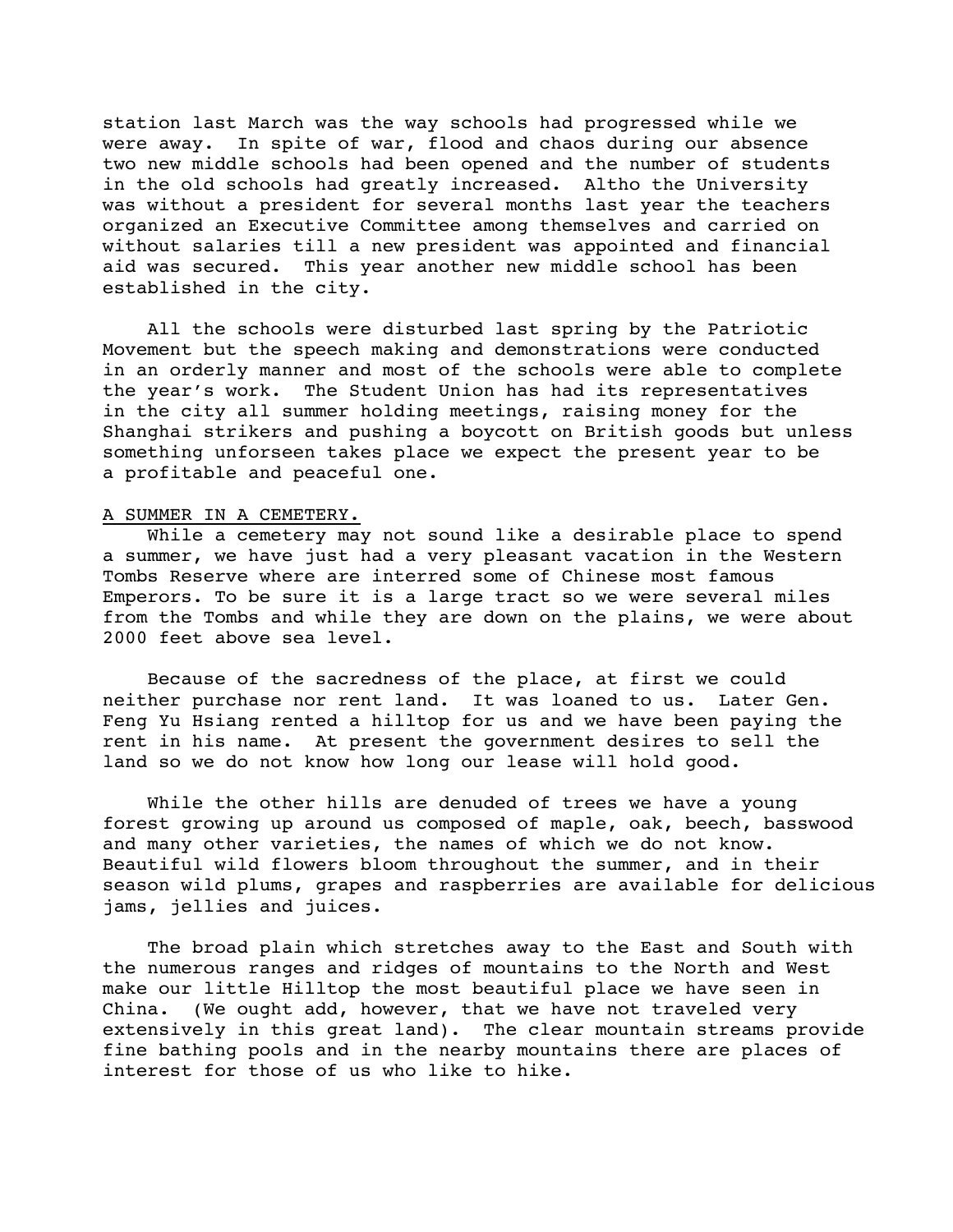Beautiful butterflies, bugs. beetles, cicadas, crickets, worms, lizards, spiders and moths inhabit the place in great numbers but seldom did we see a snake and so far as we know the few that are there are not poisonous. The Cub Reporter made quite a collection of moths and butterflies and has some cocoons which he is going to watch for future developments. The nearness to nature with its many interesting lessons, makes this place a very desirable place to get away from ones work and worries. We did miss the fellowship with friends from other places, which we get at the seashore, but we gained an inspiration from the beauty and quietness of the place which will be with us all the months until vacation comes again.

## PAOTINGFU Y. M. C. A.

 Several years ago Dr. Sherwood Eddy raised in America money For a Y. M. C. A. building in Paotingfu as a memorial to his classmate, Horace Tracy Pitkin, who lost his life here Boxer Year. That building is now nearing completion and altho the work of the Association has suffered badly these last two years, a new foreign secretary, Mark H. Wheeler, has arrived to take charge of the work in the new building and it is hoped the "Y" in Paotingfu may come to have a new lease of life and influence in this city. Among the features that are being planned are moving pictures, a modern barber shop and a sanitary restaurant which will serve both foreign and Chinese food.

## DARTMOUTH-IN-CHINA.

When Eleazar Wheelock founded his Charity School for Indians, which developed into Dartmouth College, he bridged the gap between two races. It seems fitting, therefore, that this college, of which Daniel Webster once said, "It is a small college, and yet there are those that love it", should today have a share in bringing the gap between two races which are separated by the Pacific Ocean.

 The Dartmouth Christian Association has been raising money for our Paotingu educational work for three years in which time the yearly contribution has grown from \$300.00 to \$1750.00. Our Boys' Junior Middle School is to-day in a thriving condition, due partly to Dartmouth's help and partly the splendid leadership of the principal, Mr. Yang Chi Tsung. The enrollment this year is 240 and altho a new dormitory was built last year we have had to rent rooms outside the compound and have turned away many that applied for admission. If Dartmouth decides to help develop a Senior Middle School here, she will find the foundation well laid and much promising material waiting to be used and in such a school the spirit of Wheelock would be fittingly exemplified.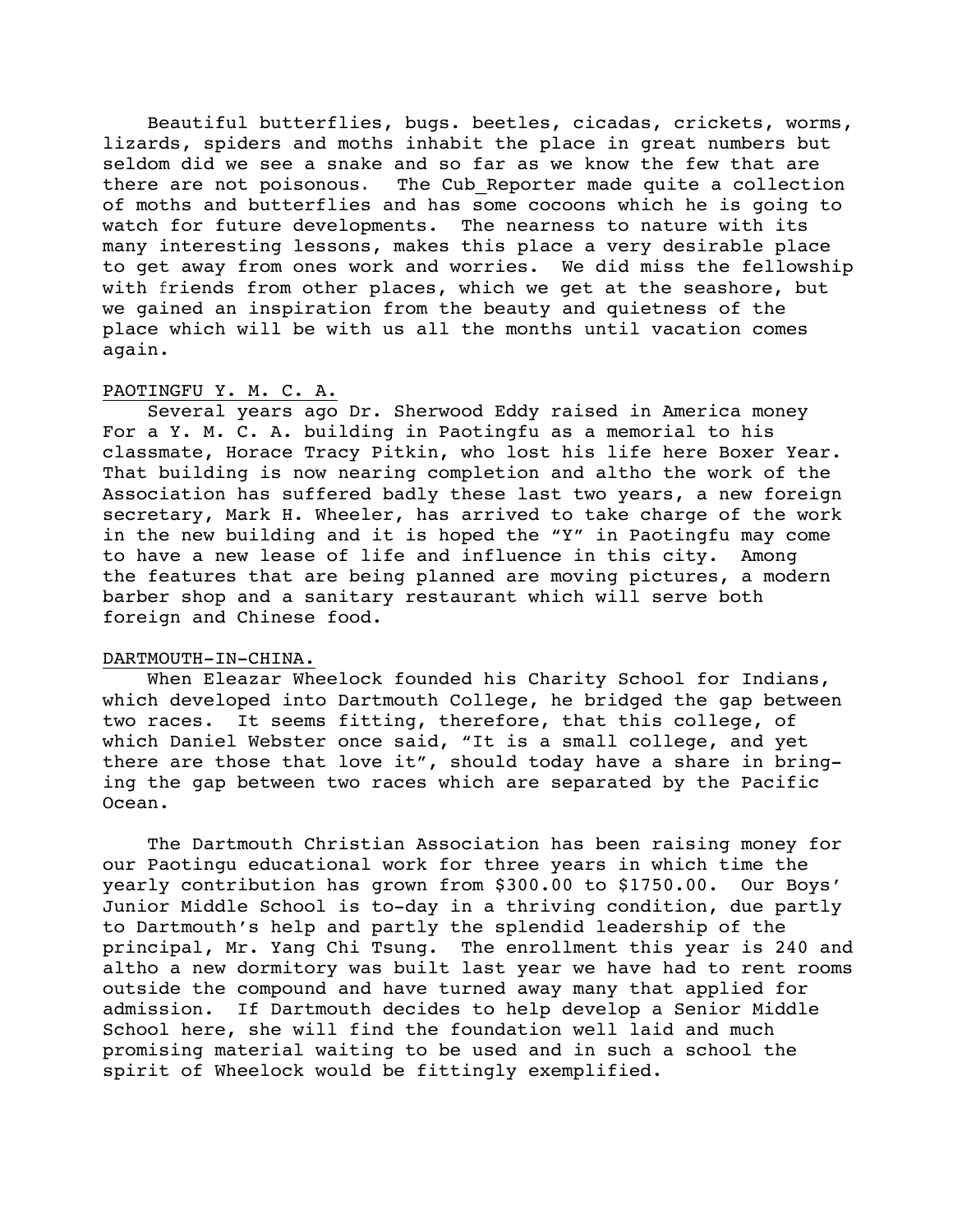THE EDITOR'S NEW JOB.

 When we reached China last March the Editor learned that he had been transferred to a new job. He had been assigned to Student Work in connection with the local Y. M. C. A. It so happened that about that time the Government University wanted part or full time of an American to teach English. The Editor consented to teach 10 hours a week, thinking that by doing so he would have a natural contact with the faculty and students of the University and incidentally his position as "Professor of English" in the highest educational institution of the city would somewhat enhance his status in the minds of students in other institutions where he hoped to have Bible classes. The experiment proved a real success. Besides friendships formed with members of the faculty of the University, the Editor had three volunteer Bible classes among the students of that institution and several others in other schools. In one school he had two classes, one of 25 members and one of 40.

 The Editor has been asked to continue his English work at the University and if the Mission and Board grant the permission, he will teach 6 hours a week there. The University has over 600 students now and on the faculty are 36 men who have studies abroad, mostly in America. The dean is a Christian with a Doctor's degree from Columbia and it is largely thru his influence that some very fine men have been added to the faculty this year. Who wouldn't enjoy working with such a group at a time when young China is inclined to superficial thinking along radical lines? The discussions we had last spring in our Bible class were about Socialism, Imperialism, Bolshivism, Militarism, Race Contacts and other kindred subjects. It was a real joy to have the opportunity of presenting the Christian solution of the world's problems and I believe the students were deeply interested. Some of them have come already asking the Editor to start their Bible classes again. In spite of the last few months there is much to lead one to believe that Student Work in Paotingfu is by no means a thing of the past.

#### LITTLE BIT.

The only member of our staff not connected with the "Bugle" is our Treasure - Elizabeth A. When that name was bestowed upon her by her parents they were quite aware that some day she would probably be dubbed "Lizzie", "Betty", or some other nickname commonly used for Elizabeth. So far she has escaped the names that were expected and the only one that is at all used is an original one that she had bestowed on her last spring in Peking. On our way back from America we stopped at the Crosses and their son "Chucky" found "Elizabeth" rather difficult to pronounce. The nearest he could come to it was "Little Bit", and it seemed so appropriate that the family has accepted it as one of its possessions, tho it is used only on special occasions.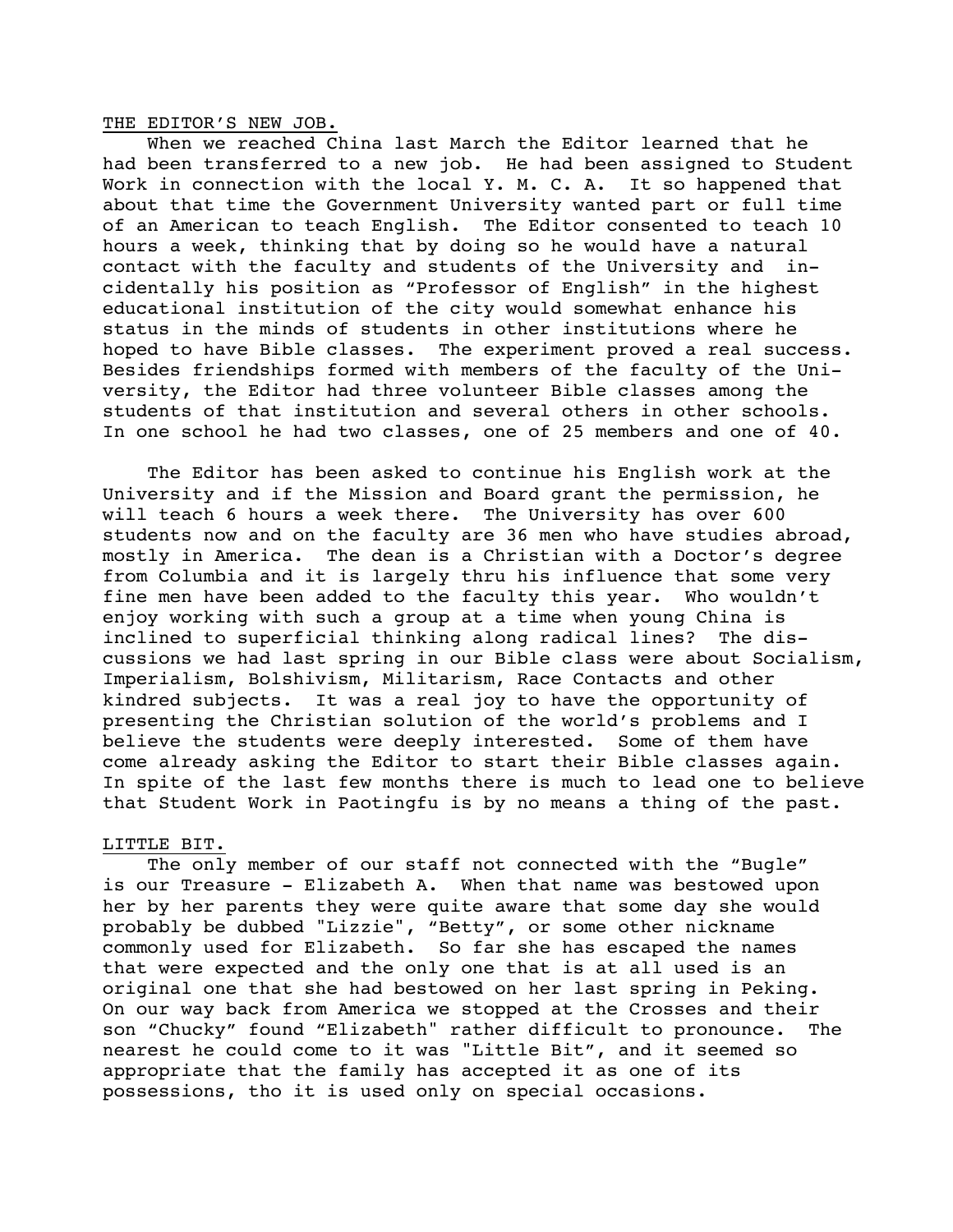Those of you who saw our Treasure as a babe in arms would hardly recognize her now as she runs about out doors and in, talking both Chinese and English. Already she has assumed her duties of establishing friendly relations between the white and yellow races for her "smile that won't come off" is bestowed on all alike. She is also doing her share of promoting harmony and has quite a repetoire which she has picked up here and there. "Seep, baby, seep, Mother shake tree" is one of her favorites.

 Of course she thinks she can do anything her brothers do and altho they treat her rather roughly at times she takes it well. They brought back from America some rather choice slang phrases and the Treasure has already learned how and when to use some of them, the most common of which is "Oh Boy!"

## CLASSIFIED ADS ETC.

 Wanted Ideas!! The busy manager has resumed supervision of some industrial work for Chinese girls and women and is searching diligently for ideas in handwork. The markets cry "Give us something new and up-to-date". What? If any of our readers have marketable ideas they would be most gratefully received. In the meantime donations of embroidery patterns for napkins, pillow slips, centerpieces etc. would be acceptable.

 For Sale. Tatting, men's and women's handkerchieves-linen or pongee, plain hemstitched or embroidered. Men's size 75 cents, women's 50 and 55 cents. Somewhat cheaper in quantities. Tatting samples and price lists sent on requests.

 Wanted. Some suitable toys for a poor 3 year old Chinese boy who faces the prospect of some months, perhaps years, in a plaster cast. He is to live at home, outdoors as much as possible, and to be kept clean and happy. Who wants to help him? Note: I have yet to see a Chinese who is not fascinated by a "Mama Doll".

 Card of Thanks. The Staff of this paper wishes to extend thanks to all the friends in America who were so kind during the furlough year. For the Fords in which we drove, For the Home where we abode, For the Friendly Gifts of Love, We Thank You.

 We daily rejoice in the possession of a piano made possible by gifts from many different friends. As it was shipped to China some months before we sailed and we heard nothing of it from the time it left the dock in San Pedro our Friends may know how delighted we were to find it as a welcome to Paotingfu when we arrived in March. The case is not too handsome but our musical friends say that the tone is unusually fine and that all the works are in splendid condition.

 Probably the coolie is the only member of the household who does not delight in the new bath tub. For whereas in the old days of a